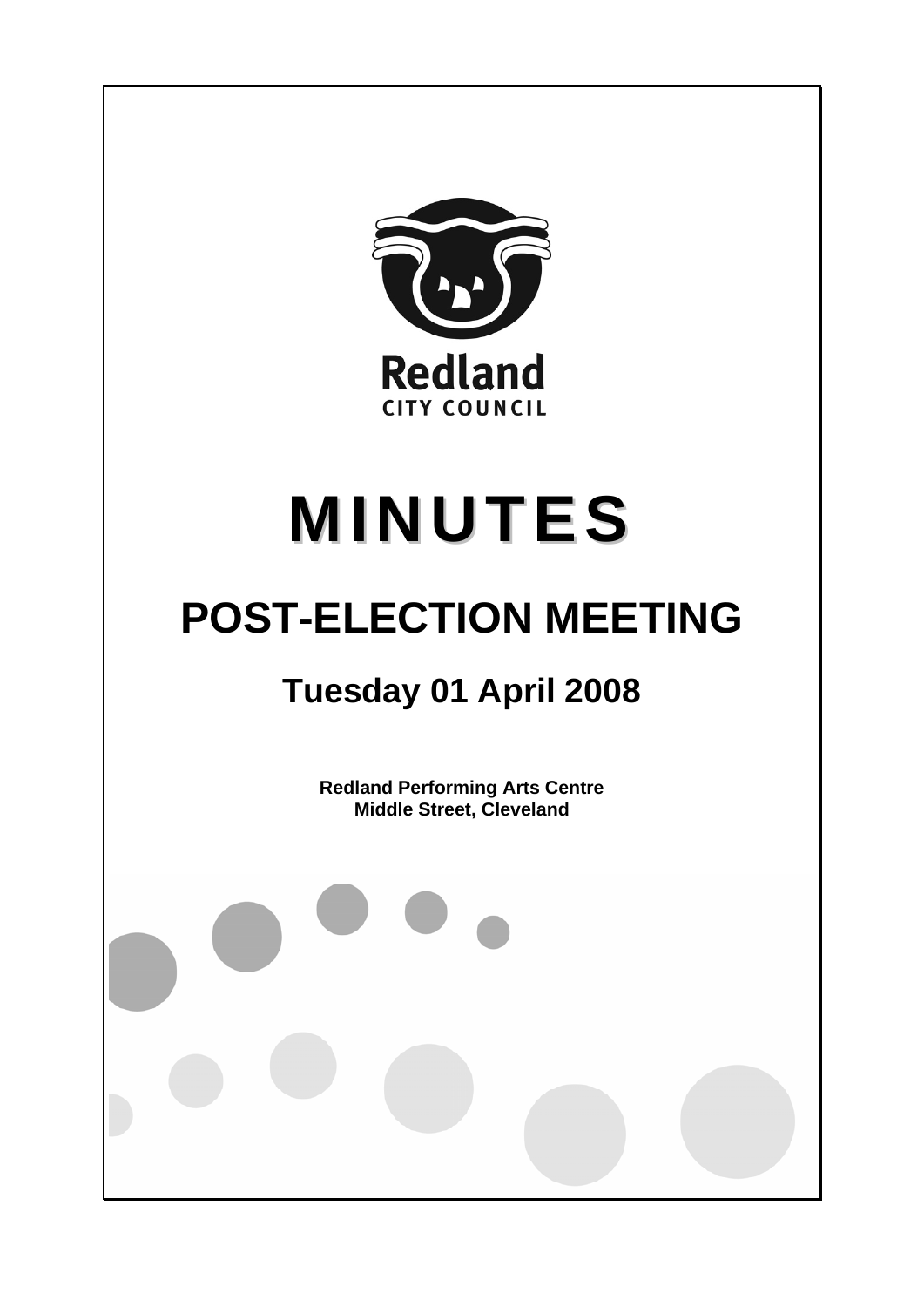#### **TABLE OF CONTENTS**

| <b>ITEM</b>    | <b>SUBJECT</b>                                          | <b>PAGE NO</b> |
|----------------|---------------------------------------------------------|----------------|
| 1              |                                                         |                |
| $\overline{2}$ |                                                         |                |
| 3              | <b>INTRODUCTION OF NEWLY ELECTED MAYOR AND</b>          |                |
| 4              |                                                         |                |
| 5              |                                                         |                |
| 6              | APPOINTMENT OF STANDING COMMITTEES AND ASSOCIATED       |                |
| 7              |                                                         |                |
| 8              | <b>TRANSITIONAL EXPENSES REIMBURSEMENT POLICY FOR</b>   |                |
| 9              | <b>APPOINTMENTS/NOMINATIONS OF COUNCILLORS TO TASK</b>  |                |
| 10             |                                                         |                |
| 11             |                                                         |                |
| 12             | <b>LGAQ EXECUTIVE DISTRICT REPRESENTATION 2008-2012</b> |                |
| 13             |                                                         |                |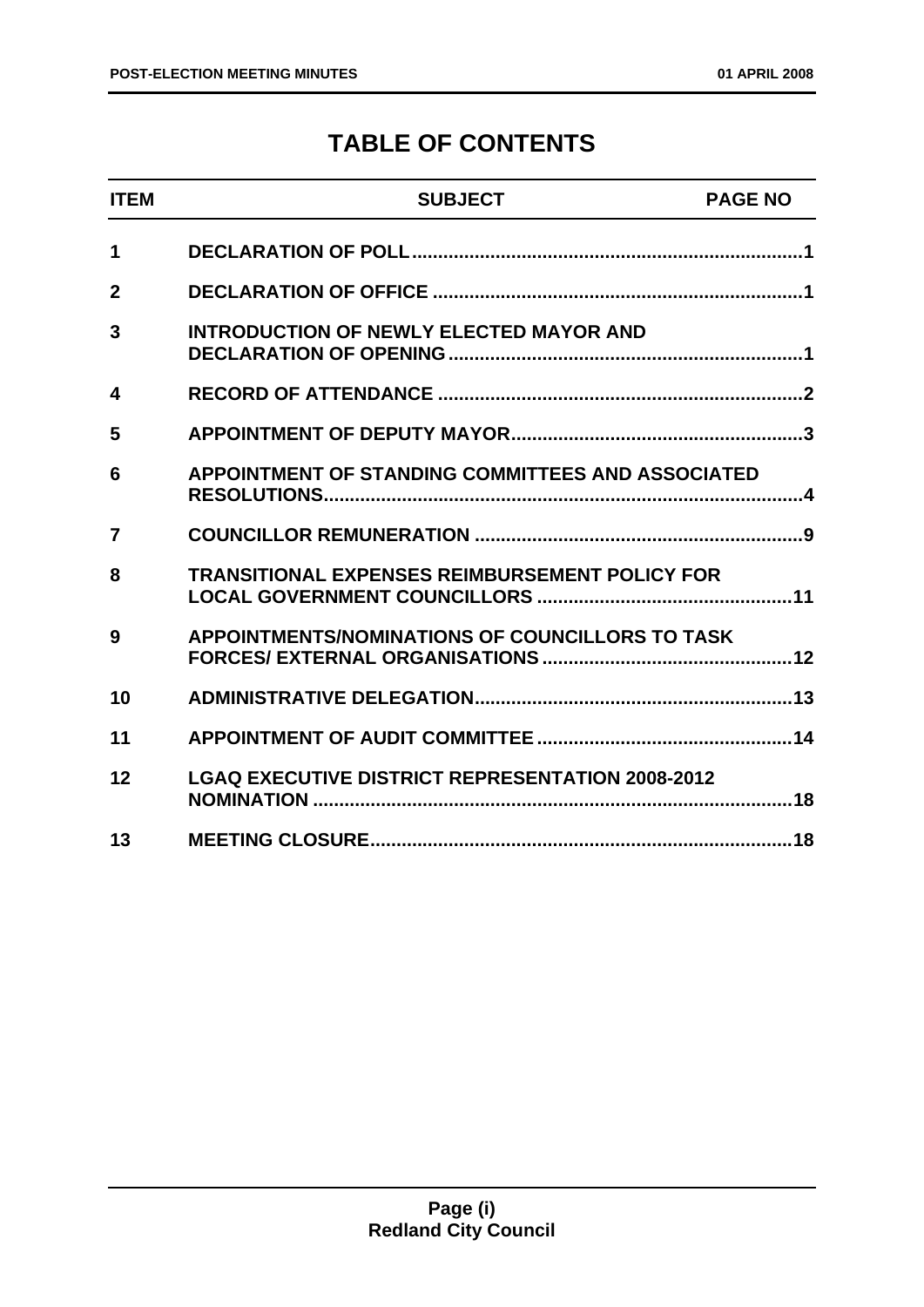#### **1 DECLARATION OF POLL**

On 27 March 2008, in accordance with section 371 of the *Local Government Act 1993*, the Returning Officer, Ms Susan Bylett, declared the result of the poll for the elections of Mayor and Councillors for Divisions 1 to 10 of the Redland City Council held on 15 March 2008.

The Chief Executive Officer, Mrs Susan Rankin, announced that the following persons were duly elected:

Mayor Mayor Melva Elizabeth Hobson

Division 6 Toni Bowler

Councillor Division 1 Wendy Boglary Division 2 Craig Brendan Ogilvie Division 3 Debra Ann Henry Division 4 Peter James Dowling Division 5 Barbara Ann Townsend Division 7 Murray Alan Elliott Division 8 Kathryn Ann Reimers Division 9 Karen Magdalena Williams Division 10 Helen Jane Murray

#### **2 DECLARATION OF OFFICE**

Before any person can act as Councillor of a local government they are required to make a Declaration of Office in accordance with section 242 of the *Local Government Act 1993*, as follows:

*"I, ……………………, having been elected as a councillor of the Redland City Council, declare that I will faithfully and impartially fulfil the duties of the office, including perform the role of a councillor under the Local Government Act 1993, section 229, to the best of my judgment and ability and I agree to comply with the Council's code of conduct".* 

The Declaration of Office was taken before the Chief Executive Officer, firstly by the Mayor, followed by the councillors for Divisions 1 to 10, respectively.

#### **3 INTRODUCTION OF NEWLY ELECTED MAYOR AND DECLARATION OF OPENING**

The Chief Executive Officer introduced the newly elected Mayor of Redland City Council, Cr Melva Hobson, who welcomed the Councillors and community to the meeting and gave a short address on her goals for Redland City. The Mayor then declared the meeting open at 7.20pm.

#### **Page (i) Redland City Council**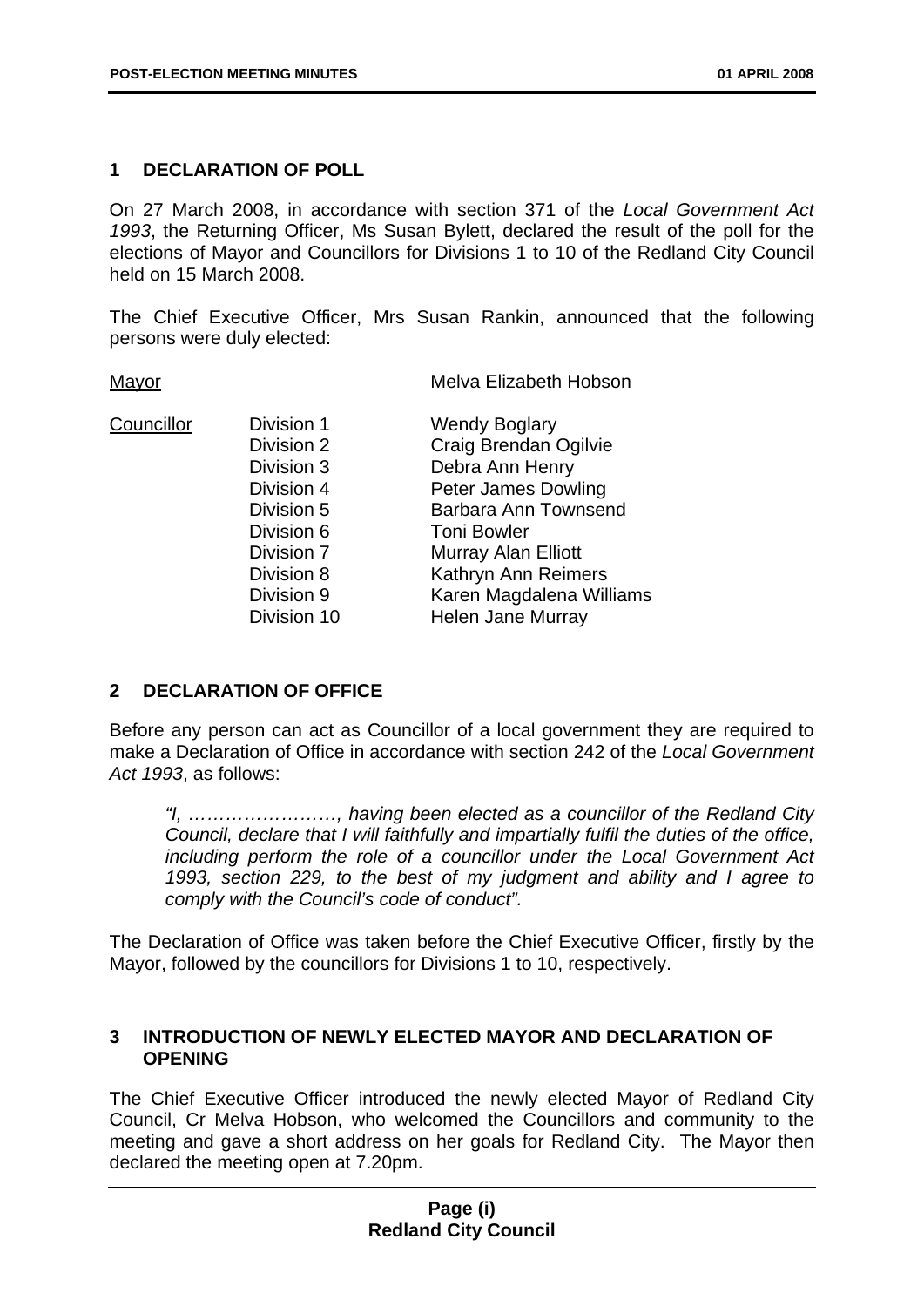#### **4 RECORD OF ATTENDANCE**

#### **MEMBERS PRESENT:**

Cr M E Hobson Mayor

Cr T Bowler **Deputy Mayor and Councillor Division 6** Cr W Boglary Councillor Division 1 Cr C B Ogilvie Councillor Division 2 Cr D A Henry Councillor Division 3 Cr P J Dowling Councillor Division 4 Cr B A Townsend Councillor Division 5 Cr M A Elliott Councillor Division 7 Cr K A Reimers Councillor Division 8 Cr K M Williams Councillor Division 9 Cr H J Murray Councillor Division 10

#### **EXECUTIVE LEADERSHIP GROUP:**

| Mrs S Rankin   | <b>Chief Executive Officer</b>             |
|----------------|--------------------------------------------|
| Mr R Turner    | <b>General Manager Corporate Services</b>  |
| Mr M Goode     | <b>General Manager Customer Services</b>   |
| Mr G Underwood | <b>General Manager Planning and Policy</b> |
| Mr G Soutar    | General Manager Redland Water & Waste      |

#### **MINUTES:**

|  | Mrs T Dunn | Team Leader, Corporate Meetings & Registers |
|--|------------|---------------------------------------------|
|--|------------|---------------------------------------------|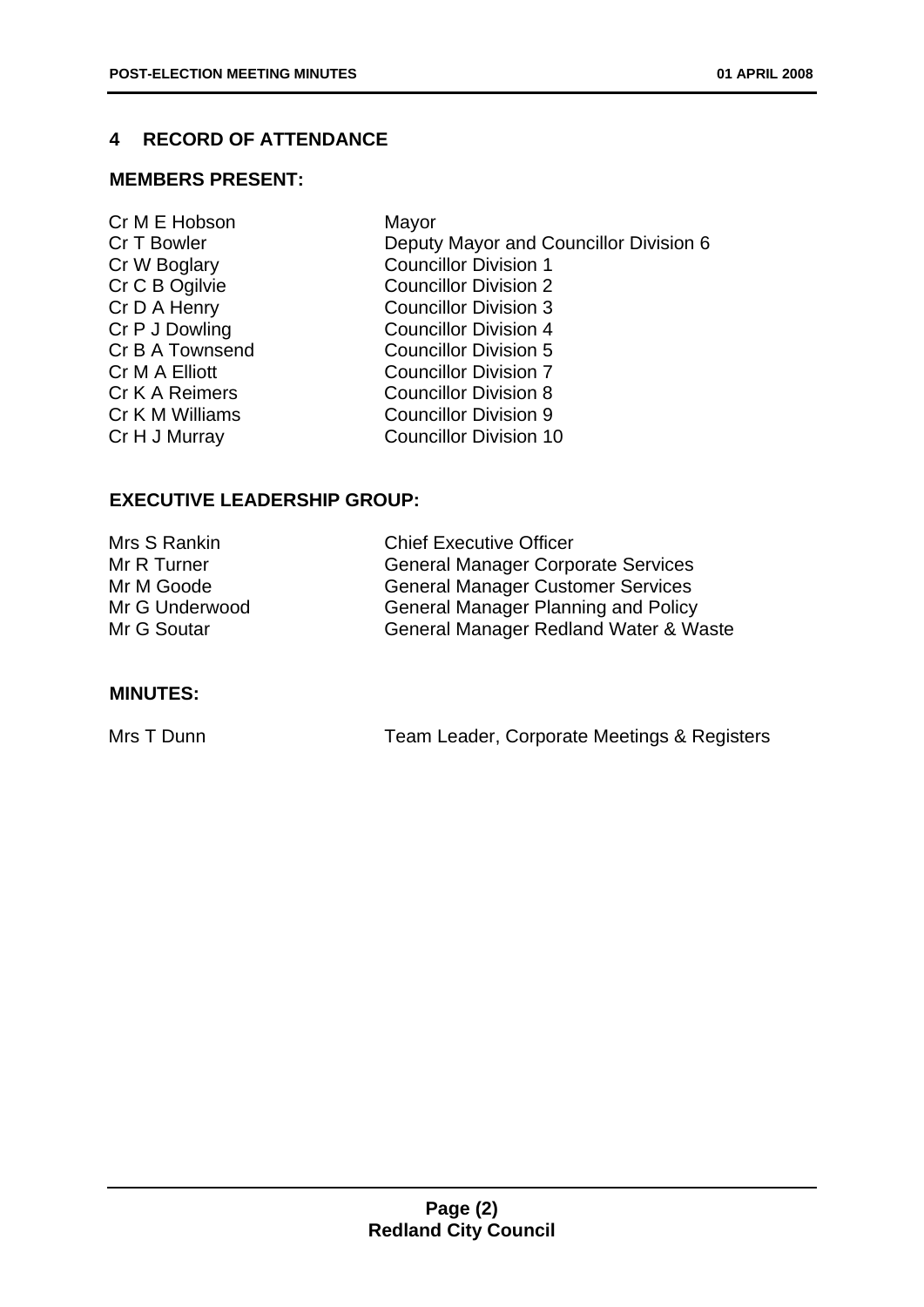#### **5 APPOINTMENT OF DEPUTY MAYOR**

| <b>Dataworks Filename:</b>       | <b>GOV Statutory Council Resolutions</b>              |
|----------------------------------|-------------------------------------------------------|
| <b>Responsible Officer Name:</b> | <b>Susan Rankin</b><br><b>Chief Executive Officer</b> |

#### **EXECUTIVE SUMMARY**

Section 232 of the *Local Government Act 1993* requires the local government to appoint a deputy mayor from its councillors, by resolution, at -

- a. its first meeting after the conclusion of each quadrennial election; and
- b. its first meeting after the conclusion of a fresh election of all of its councillors; and
- c. its first meeting after the deputy mayor's office as councillor otherwise becomes vacant.

The deputy mayor of a local government, in addition to the role of councillor, acts in the office, and performs the role, of the mayor during –

- a. a vacancy in the office of mayor; or
- b. the absence or temporary incapacity of the mayor.

At a recent meeting of elected members, the Mayor called for nominations for Deputy Mayor for a minimum two-year term and it was recommended that Cr Toni Bowler be appointed as Deputy Mayor of Redland City Council.

#### **COUNCIL RESOLUTION**

| Moved by:    | Cr Henry   |
|--------------|------------|
| Seconded by: | Cr Boglary |

**That Council resolve, in accordance with section 232 of the** *Local Government Act 1993***, to appoint Cr Toni Bowler as Deputy Mayor of Redland City Council, to be reviewed after two years in office.**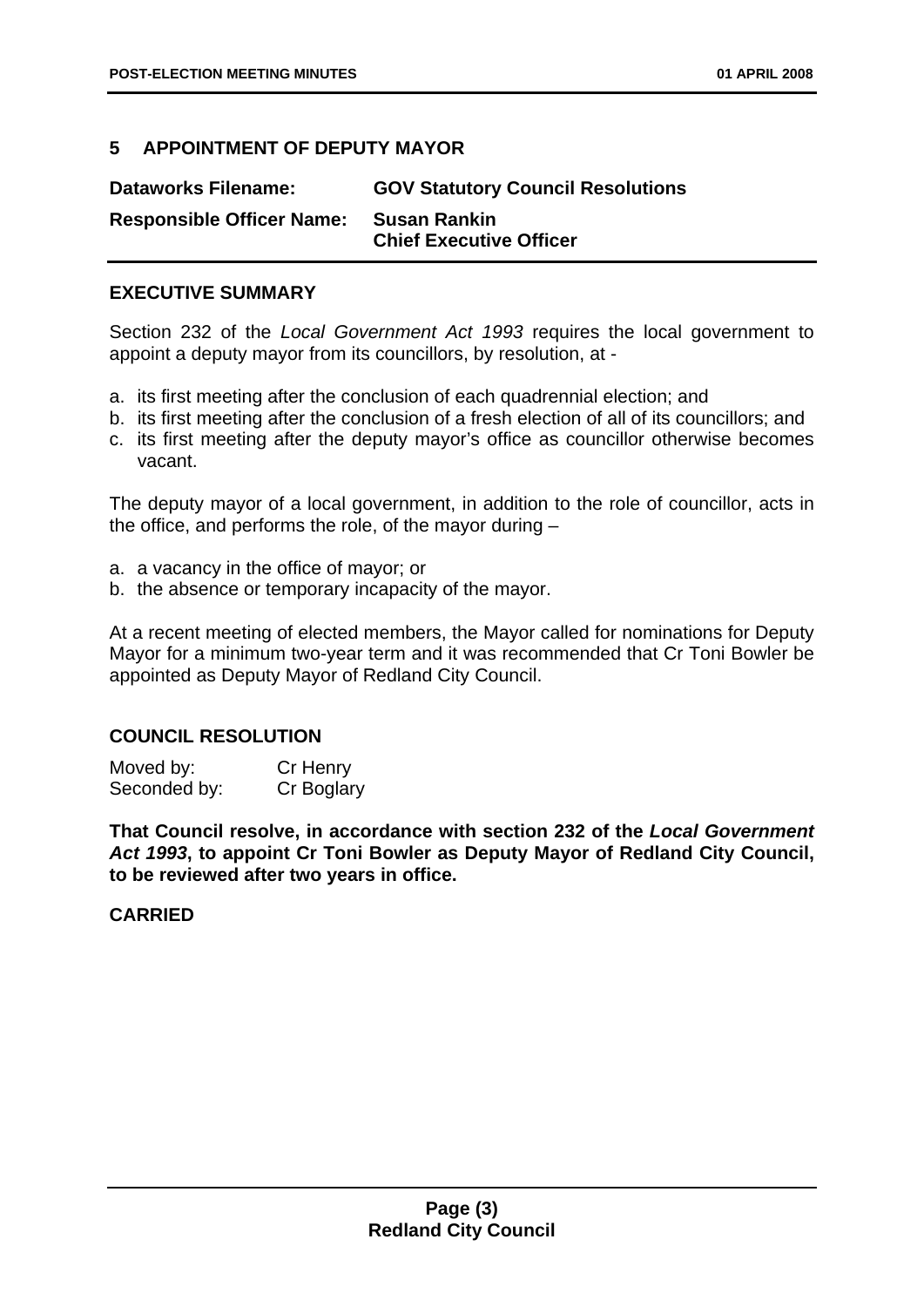#### **6 APPOINTMENT OF STANDING COMMITTEES AND ASSOCIATED RESOLUTIONS**

| <b>Dataworks Filename:</b>       | <b>GOV Statutory Council Resolutions</b>              |
|----------------------------------|-------------------------------------------------------|
| <b>Attachment:</b>               | <b>2008 Meeting Schedule</b>                          |
| <b>Responsible Officer Name:</b> | <b>Susan Rankin</b><br><b>Chief Executive Officer</b> |
|                                  |                                                       |

#### **EXECUTIVE SUMMARY**

In accordance with the *Local Government Act 1993*, the matters a local government must consider at its post-election meeting include the day and time for holding other meetings, and the appointment of its standing committees. A schedule of meeting dates is attached.

The *Local Government Act*, sections 452 to 459, also requires that Council make formal resolutions relative to its statutory committee framework.

A standing committee is a committee constituted to deal with a particular area of the Council's jurisdiction on an ongoing basis. Accordingly standing committees exist perpetually to consider matters arising from time to time that fall within their jurisdiction.

The chairpersons of the Committees have the responsibility to preserve order and to ensure proceedings are conducted in a proper manner, and that the intent of the meeting is properly ascertained with regard to any questions before the meeting. There are no other additional responsibilities associated with these positions beyond that of any other councillors.

Councillors nominated to committees have the role of ensuring that policies, strategies and objectives of the Redland City Council are formulated to best serve the public interest of the area generally. Councillors must work collectively to make decisions and as individual councillors have no legal power to assume any executive or operational role purporting to represent Council.

It is proposed that Redland City Council appoint the following standing committees:

#### **1. Finance and Corporate Management Standing Committee:**

This committee will be directly aligned with the Corporate Services Department and will be managed by the General Manager Corporate Services. This would allow Council to monitor both financial and non-financial performance indicators, following adoption of the Corporate and Operational Plans and to approve major tenders, contracts and other corporate-wide initiatives.

The charter of this committee will be to provide Council with advice and recommendations where it has considered reports on: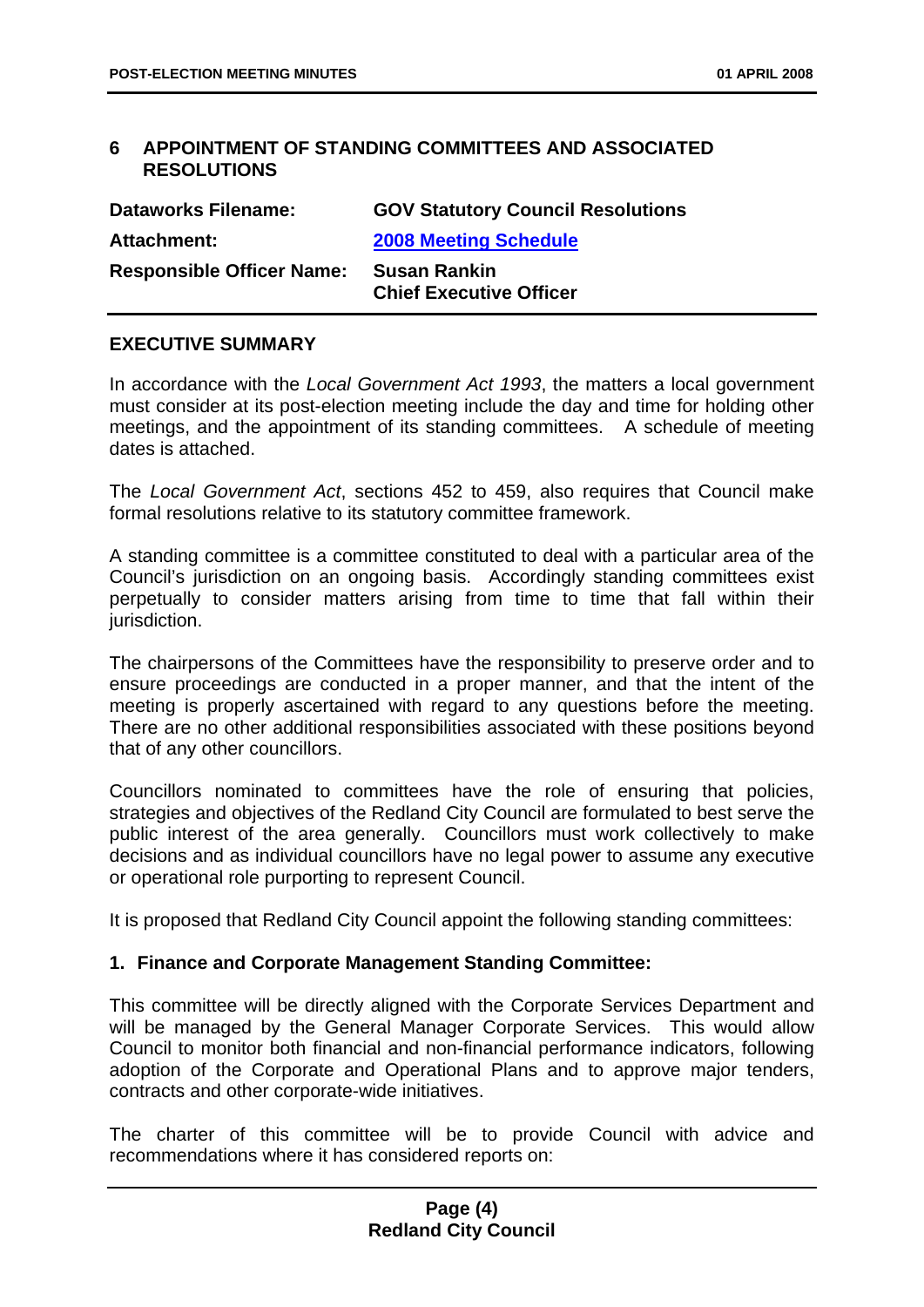- the Corporate and Operational Plans;
- Major tenders and contracts which have organisational wide implications;
- Land resumptions;
- Organisational leadership initiatives;
- The organisation's performance, practices and processes to ensure continued improvement;
- Financial planning to ensure the organisation has the financial capacity to deliver services to the current and future generations with minimal risk exposure;
- Financially relevant, reliable and timely information on a monthly, quarterly and annual basis to enable the effective evaluation of past performance;
- Evaluation of revenue and treasury functions to ensure the organisation is able to meet its financial commitments;
- Independent assurances from an Audit Committee that there is conformance with policies and legislative requirements that meet public accountability and transparency requirements; and
- All other matters that by law and policy, including tenders and contracts, which relate to Corporate Services and Customer Services Departments and require a decision of Council.

#### **2. Planning and Policy Standing Committee:**

This committee will be directly aligned to the Planning and Policy Department and will be managed by the General Manager Planning and Policy. This department is responsible for the development of strategies, policies, statutory planning instruments and local laws, which directly affect the community.

The charter of this committee would be to provide Council with advice and recommendations where it has considered reports on:

- Development and review of corporate policies, including local laws and subordinate local laws;
- Management plans and strategies prepared to ensure the delivery on the corporate plan priorities of natural environment, community health and well being and economic growth;
- Establishment of strategic frameworks and statutory planning instruments to preserve a balance with rural, bushland, village and coastal character of the Redlands by managing urban growth;
- Submissions prepared on behalf of Council to various bodies on the impact of policies and laws adopted by other governments and organisations in the Redland City and its community;
- The provision of roads and drainage systems that facilitate efficient movement and preserves the integrity of the local environment;
- Infrastructure programs to facilitate the provision of choice of accessible, safe and convenient transport modes and waterways infrastructure; and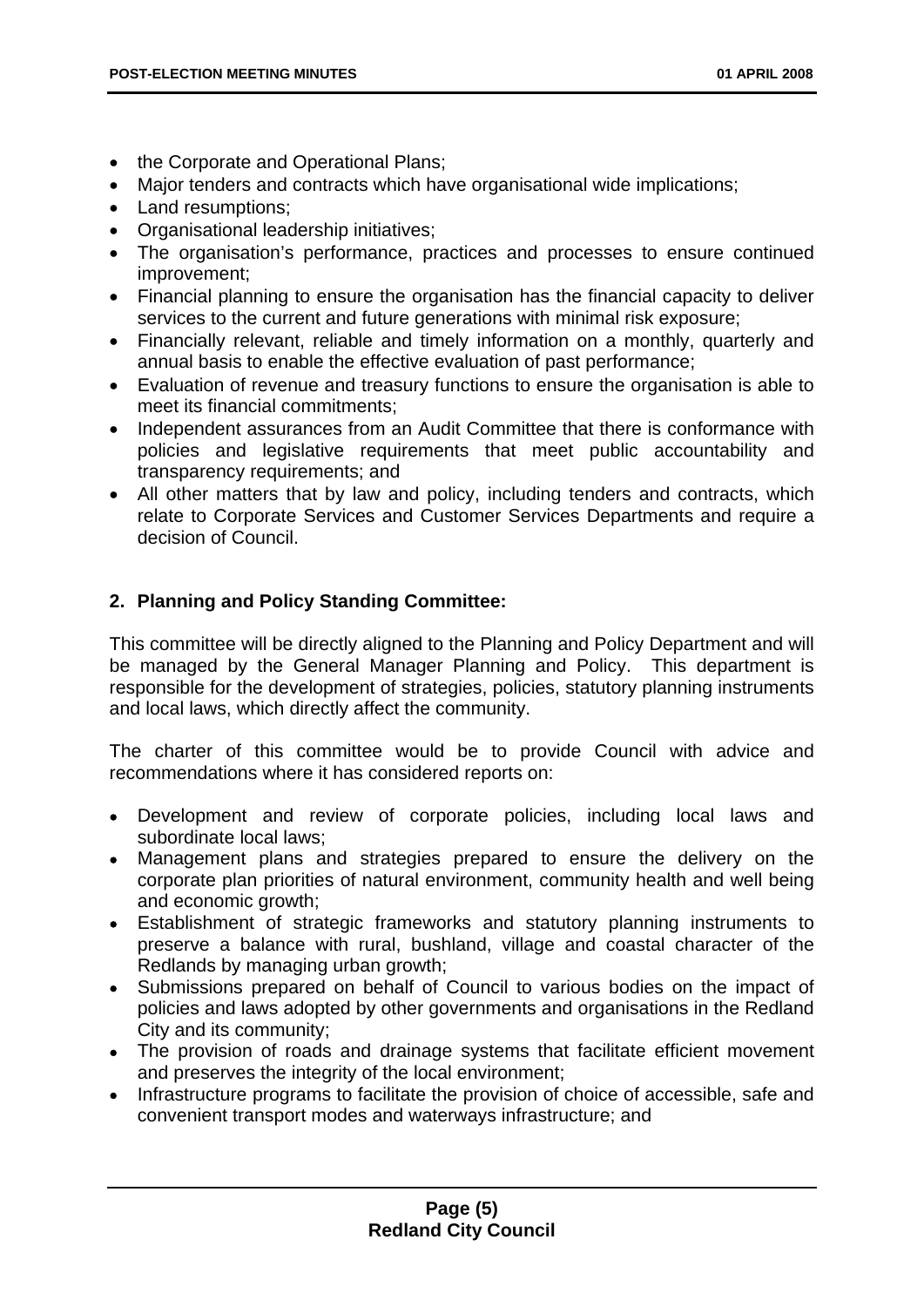• All other matters that by law and policy, including tenders and contracts, which relate exclusively to the Planning and Policy Department and require a decision of Council.

It is proposed that a review of the structure of the Planning and Policy Committee be undertaken in due course with a view to dividing this Committee into two, i.e. Policy Committee and Planning Committee. With this in mind, it is proposed that two chairs be appointed to chair alternate meetings until further resolution regarding the proposed new structure.

#### **3. Redland Water and Waste Standing Committee:**

This committee will be directly aligned to the Redland Water and Waste Business Unit and will be managed by the General Manager Redland Water & Waste.

The charter of this committee would be to provide Council with advice and recommendations where it has considered reports on:

- Construction and maintenance of a high quality water distribution system;
- The provision of waste management operations that are economically and environmentally sustainable in the long term with a focus on customer service delivery, cost effectiveness and quality;
- The business unit's performance, practices and processes to make sure they continually improve the way they operate;
- Financial planning to ensure the business unit has the financial capacity to deliver services to 30 June 2010 with minimal risk exposure;
- Financially relevant, reliable and timely information on a monthly, quarterly and annual basis to enable the effective evaluation of the business unit's past performance; and
- All other matters that by law and policy, including tenders and contracts, which relate exclusively to the Redland Water and Waste Business Unit and require a decision of Council.

#### **4. Development Assessment Committee:**

This committee is directly aligned to the Customer Services Department and will be managed by the General Manager Customer Services.

The charter of this committee would be to determine, under delegated authority:

- a. development applications under the *Integrated Planning Act 1997*; and
- b. provide instructions to legal Counsel for appeal matters actioned under Chapter 4 of the *Integrated Planning Act 1997*.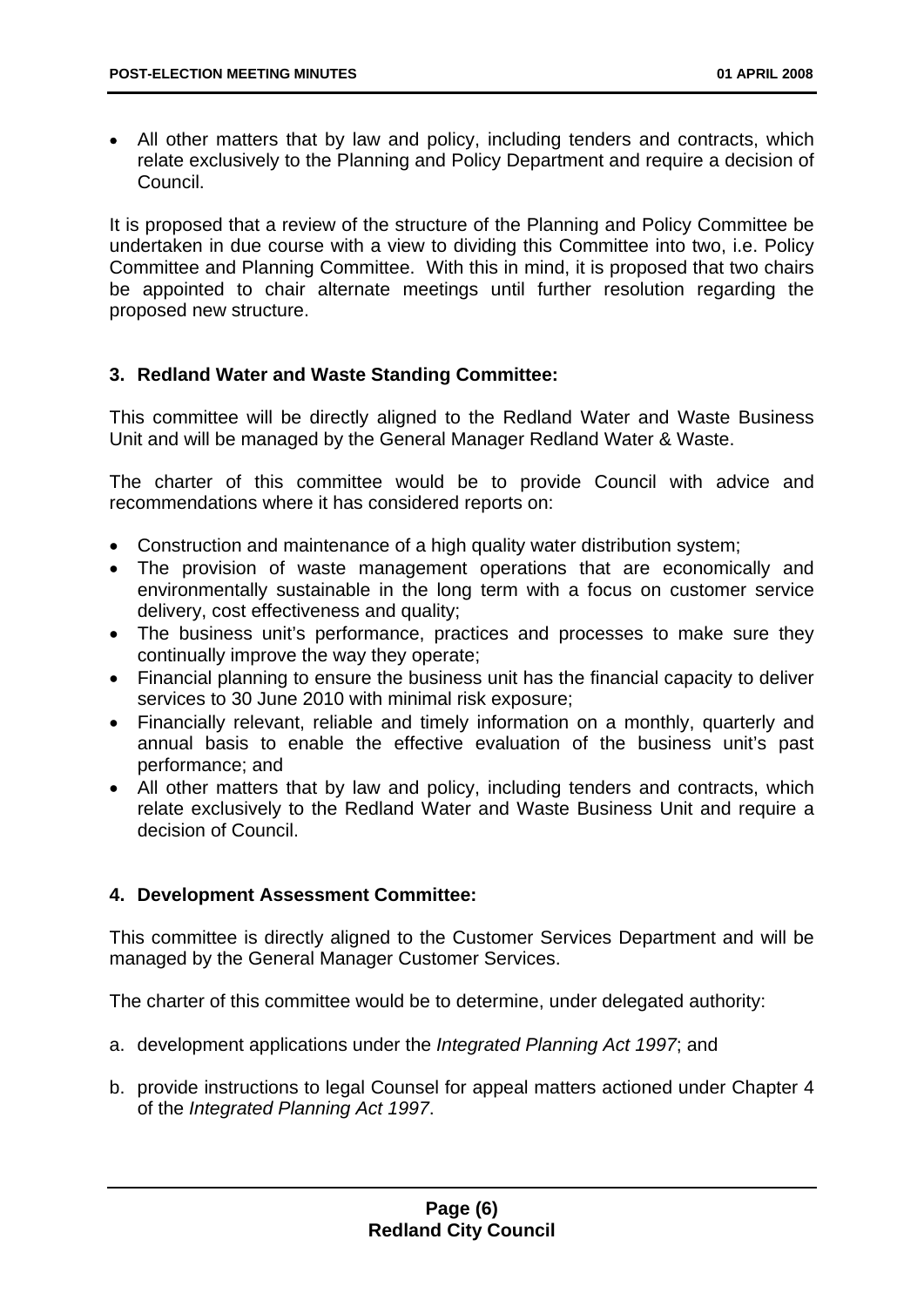#### **COUNCIL RESOLUTION**

| Moved by:    | <b>Cr Bowler</b>  |
|--------------|-------------------|
| Seconded by: | <b>Cr Reimers</b> |

**That Council resolve as follows:** 

- **1. To appoint the following Standing Committees:** 
	- **a. Finance and Corporate Management Standing Committee;**
	- **b. Planning and Policy Standing Committee;**
	- **c. Redland Water & Waste Standing Committee; and**
	- **d. Development Assessment Standing Committee;**
- **2. That Council review the structure of the Planning and Policy Committee in due course to determine if this standing committee be replaced with two standing committees;**
- **3. To appoint all Councillors as members on each of the Standing Committees listed in resolution 1;**
- **4. To appoint the following Councillors as Chairs of the Standing Committees:** 
	- **a. Cr Barbara Townsend, Chair, Finance and Corporate Management Committee;**
	- **b. Cr Craig Ogilvie and Cr Helen Murray as alternating Chairs, Planning and Policy Committee, until further resolution regarding this Committee structure;**
	- **c. Cr Debra Henry, Chair, Redland Water and Waste Committee;**
	- **d. Cr Murray Elliott, Chair, Development Assessment Committee, and that if Cr Elliott is unable to chair the meeting at any time, the Mayor;**
- **5. To fix the quorum of Council's Standing Committees as follows:** 
	- **a. Six (6) members, including the Chair, for Development Assessment Committee;**
	- **b. Four (4) members, including the Chair, for all other Standing Committees;**
- **6. To adopt the attached schedule of meeting dates and times for General Meetings and Standing Committees;**
- **7. To delegate to the Development Assessment Committee the power to** 
	- **a. decide development applications under the** *Integrated Planning Act 1997***; and**
	- **b. provide instructions to legal Counsel for appeal matters actioned under Chapter 4 of the** *Integrated Planning Act 1997***,**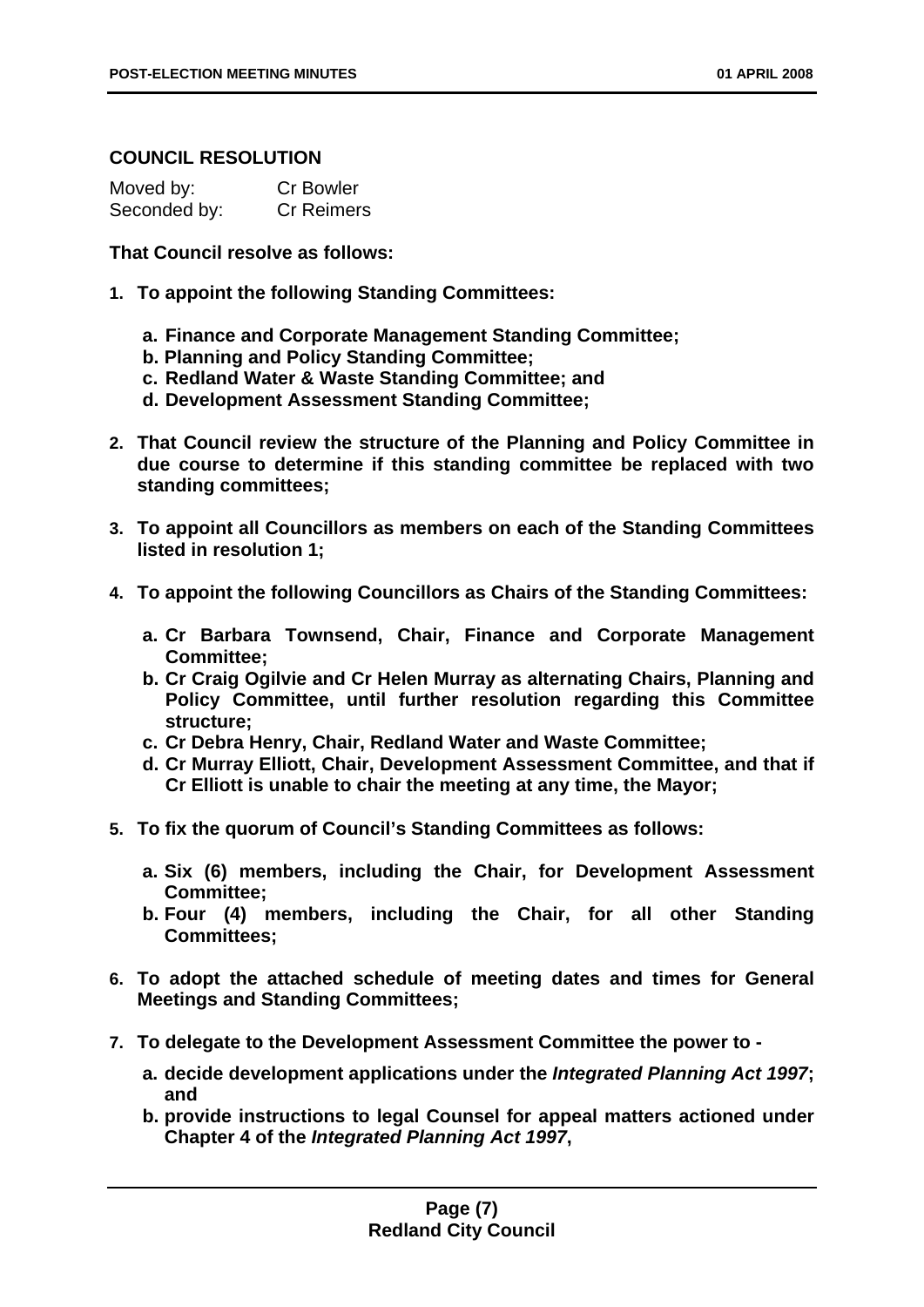**subject to the condition that where the Committee Chair is required to use his/her casting vote, the Mayor (and Deputy Mayor in his/her absence), preside over the meeting and be permitted to use his/her casting vote as Chair to determine the matter; and** 

**8. To exempt Council's Standing Committees, with the exclusion of Development Assessment Committee, from the requirement to keep minutes of its proceedings (s.459 of the** *Local Government Act 1993)* **and instead give written reports of their deliberations and their advice or recommendations to ensuing General Meetings of Council.**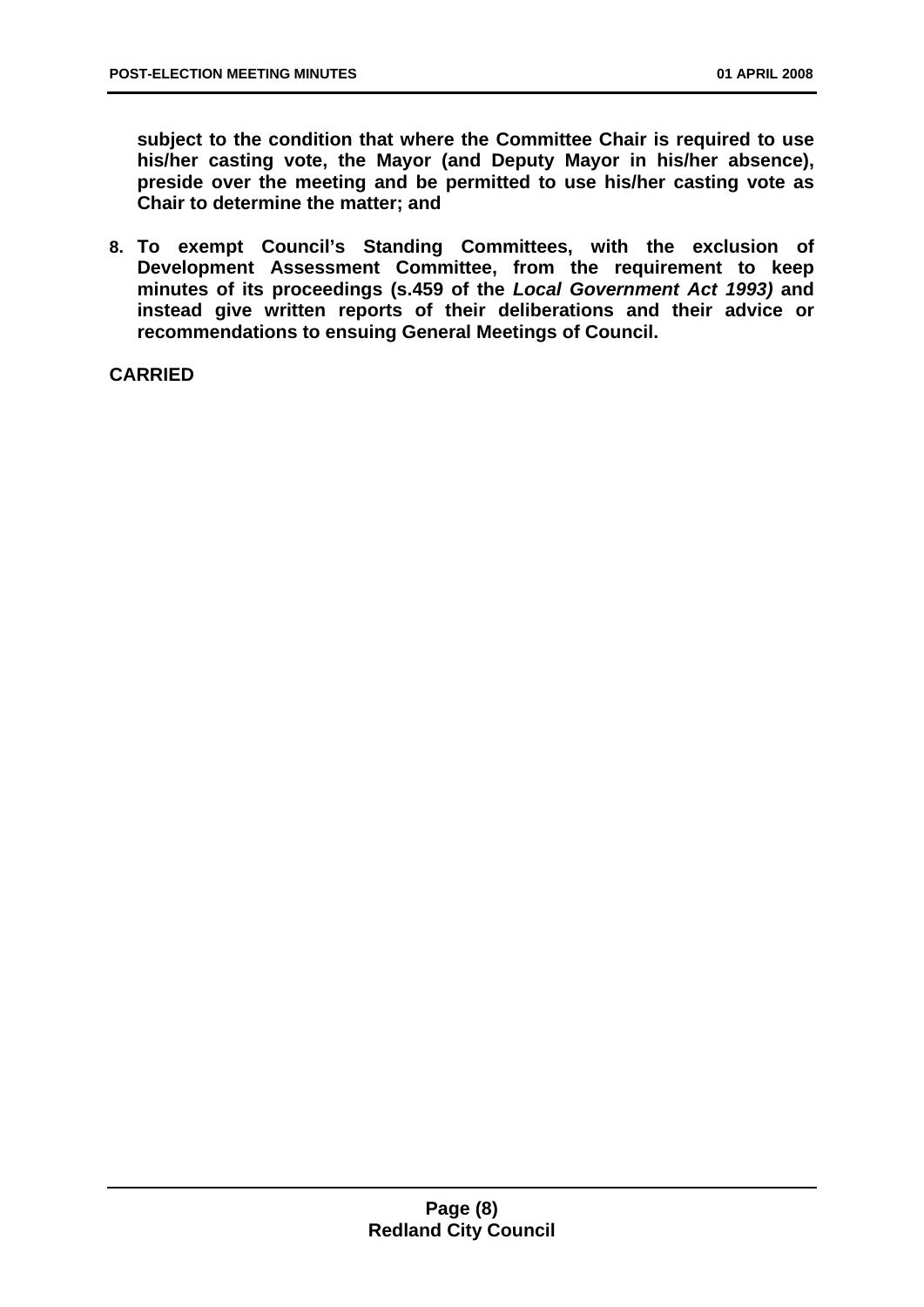#### **7 COUNCILLOR REMUNERATION**

| <b>Dataworks Filename:</b>       | <b>Councillor Remuneration</b><br><b>GOV Statutory Council Resolutions</b> |
|----------------------------------|----------------------------------------------------------------------------|
| Attachment:                      | <b>Consultants Report</b>                                                  |
| <b>Responsible Officer Name:</b> | <b>Susan Rankin</b><br><b>Chief Executive Officer</b>                      |

#### **EXECUTIVE SUMMARY**

Section 236A of the *Local Government Act (Qld) 1993* (LG Act) requires Council resolve the remuneration to be paid to incoming councillors.

At the General Meeting on the 30 January 2008, Council unanimously resolved the following:

*That Council seek and appoint the services of an appropriate consultant to investigate and advise Council on the remuneration levels for the Mayor and Councillors of the new Redland City Council.* 

*The investigation is to consider the Mayor and Councillor roles against other Category 6 Councils in the new Local Government Remuneration Tribunal Report released by the State Government on 29 November 2007 and recommend remuneration levels for the Mayor and Councillors, which must be within the range set by the Tribunal and after consideration of the current remuneration paid to other Category 6 Councils.* 

*The recommendations should be included in a report to Council in time for presentation and adoption at the first meeting of the new Council.* 

A report in accordance with this resolution was commissioned from HRR Consulting and is included as an attachment to this report.

The report recommended the following levels be paid to the Mayor, Deputy Mayor, and Councillors. These are within the ranges set by the Local Government Remuneration Tribunal:

- Mayor 99.8%
- Deputy mayor 70.7%
- Councillor 63.2%.

The Councillors held a workshop on Wednesday, 26 March to discuss their remuneration.

Because of a number of changed circumstances that were not known at the time of making the resolution on 30 January 2008 the councillors decided at the workshop to not accept the recommendations of the HRR Consulting report and instead agreed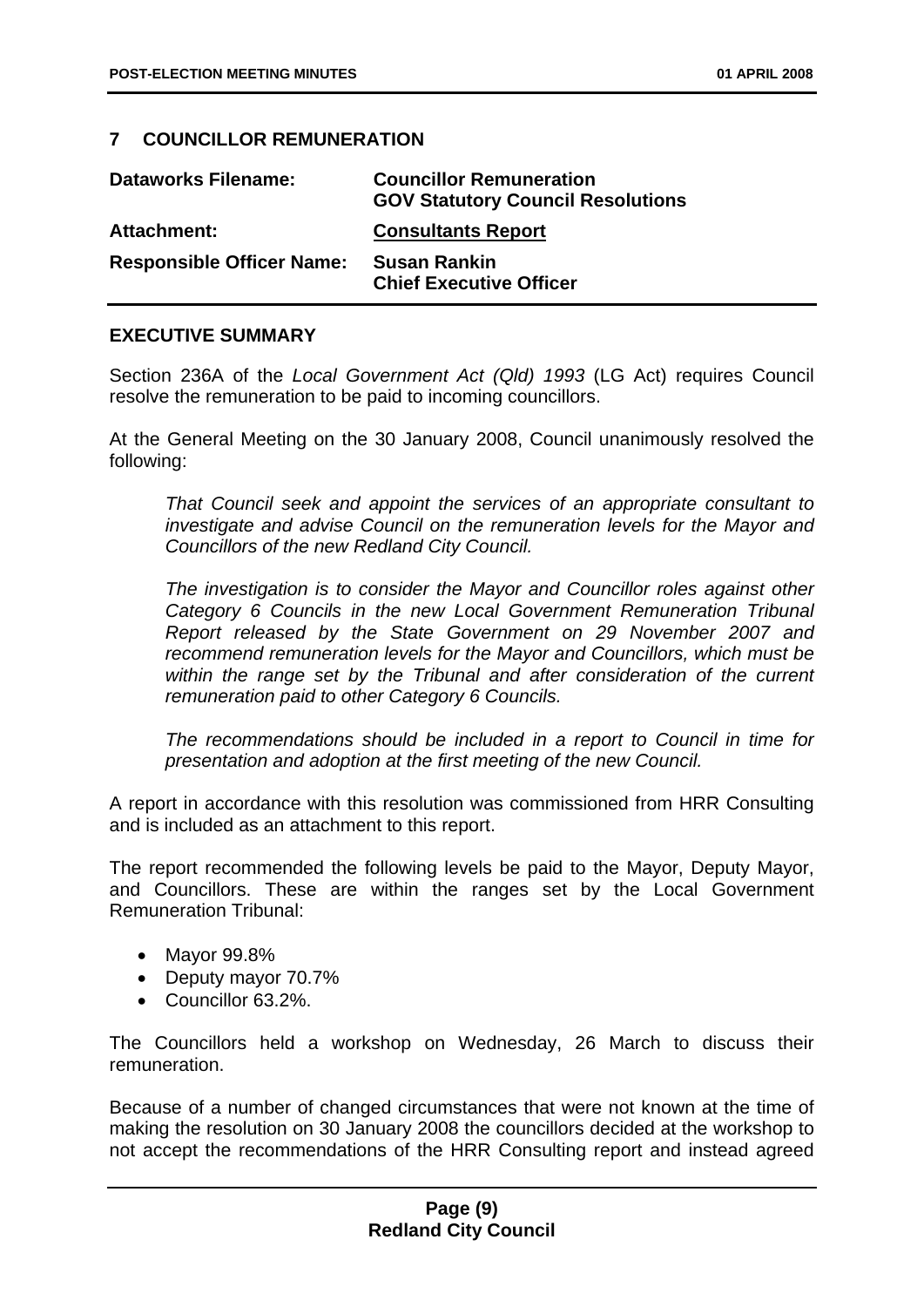on the following salary levels within the ranges set by the Local Government Remuneration Tribunal:

- Mayor 110%
- Deputy Mayor 77.5%
- Councillor 70%.

#### **PURPOSE**

The purpose of this report is to set the base pay remuneration levels for the Mayor, Deputy Mayor, and Councillors.

#### **COUNCIL RESOLUTION**

| Moved by:    | <b>Cr Elliott</b> |
|--------------|-------------------|
| Seconded by: | Cr Boglary        |

**That Council resolve as follows:** 

- **1. That the base salary of the Mayor, Deputy Mayor, and Councillors be set at the following percentages of the base salary of a Queensland State MLA:** 
	- **a. Mayor 110%;**
	- **b. Deputy Mayor 77.5%;**
	- **c. Councillor 70%;**
- **2. That these salary levels apply from the commencement of business on Thursday , 27 March 2008; and**
- **3. That in accordance with section 236A (1) and (2b) of the** *Local Government Act 1993* **this resolution remain in force until the 31st December 2008.**

#### **CARRIED**

A division was called.

Crs Townsend, Henry, Ogilvie, Boglary, Bowler, Elliott, Reimers, Murray and Hobson voted in the affirmative.

Crs Dowling and Williams voted in the negative.

The motion was declared by the Mayor as **CARRIED**.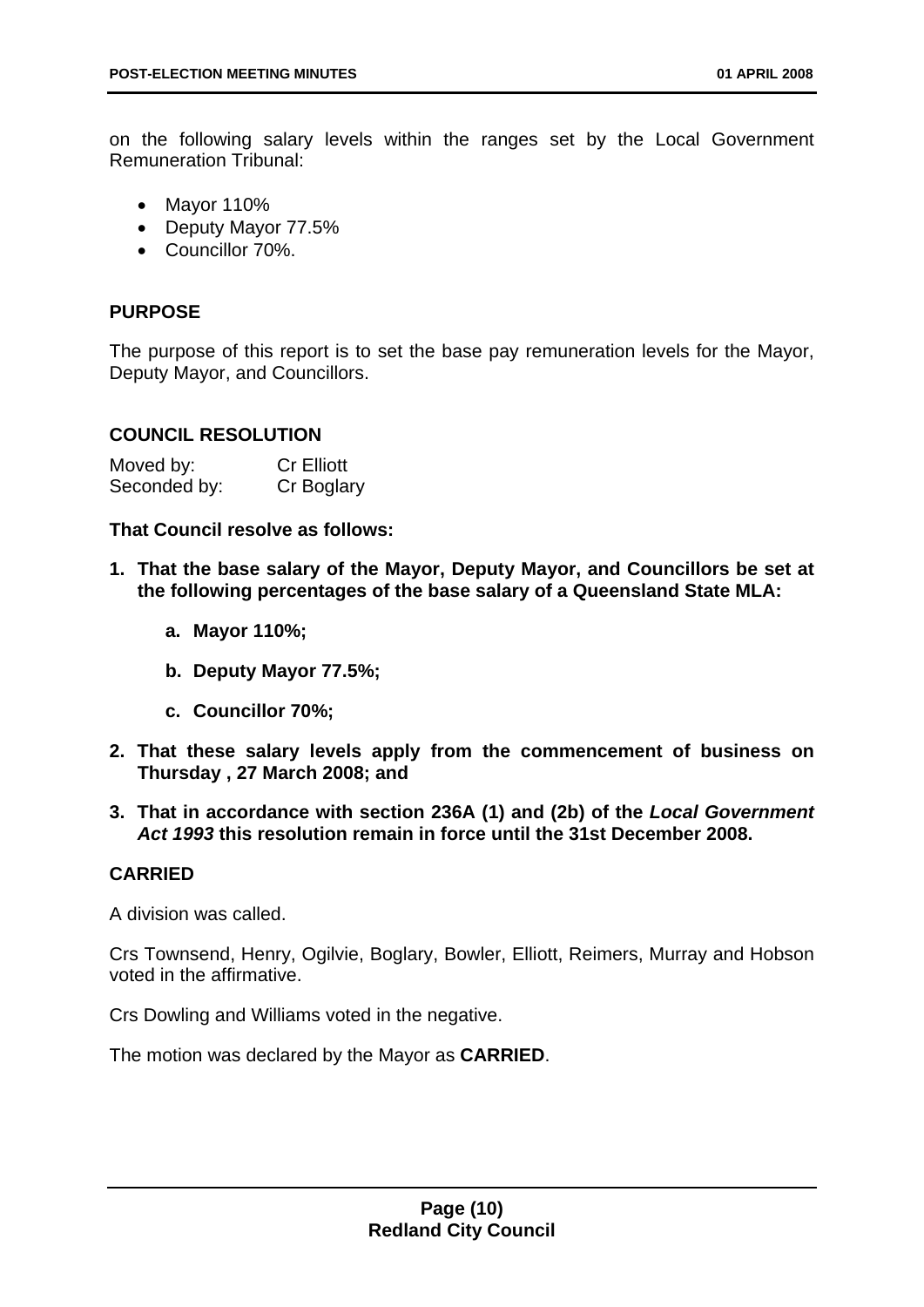#### **8 TRANSITIONAL EXPENSES REIMBURSEMENT POLICY FOR LOCAL GOVERNMENT COUNCILLORS**

| <b>Dataworks Filename:</b>       | <b>GOV Statutory Council Resolutions</b>              |
|----------------------------------|-------------------------------------------------------|
| <b>Attachments:</b>              | <b>Transitional Policy</b>                            |
| <b>Responsible Officer Name:</b> | <b>Susan Rankin</b><br><b>Chief Executive Officer</b> |
|                                  |                                                       |

#### **EXECUTIVE SUMMARY**

Under section 1296 of the *Local Government Act 1993*, the Chief Executive of the Department of Local Government, Sport and Recreation may make a transitional expenses reimbursement policy.

The transitional policy meets the requirements of the 'Guidelines for Councils – Reimbursement of Expenses and Provision of Facilities for Mayors and Councillors, version 3' issued by the Chief Executive of the Department.

The transitional policy will apply to all local governments (with the exception of Brisbane City Council) until a local government develops and adopts its own expenses reimbursement policy as set out in the guidelines.

#### **COUNCIL RESOLUTION**

Moved by: Cr Williams Seconded by: Cr Dowling

**That Council resolve to adopt the attached Transitional Expenses Reimbursement Policy for Local Government Councillors until further resolution to adopt a Redland City Council policy in this matter.**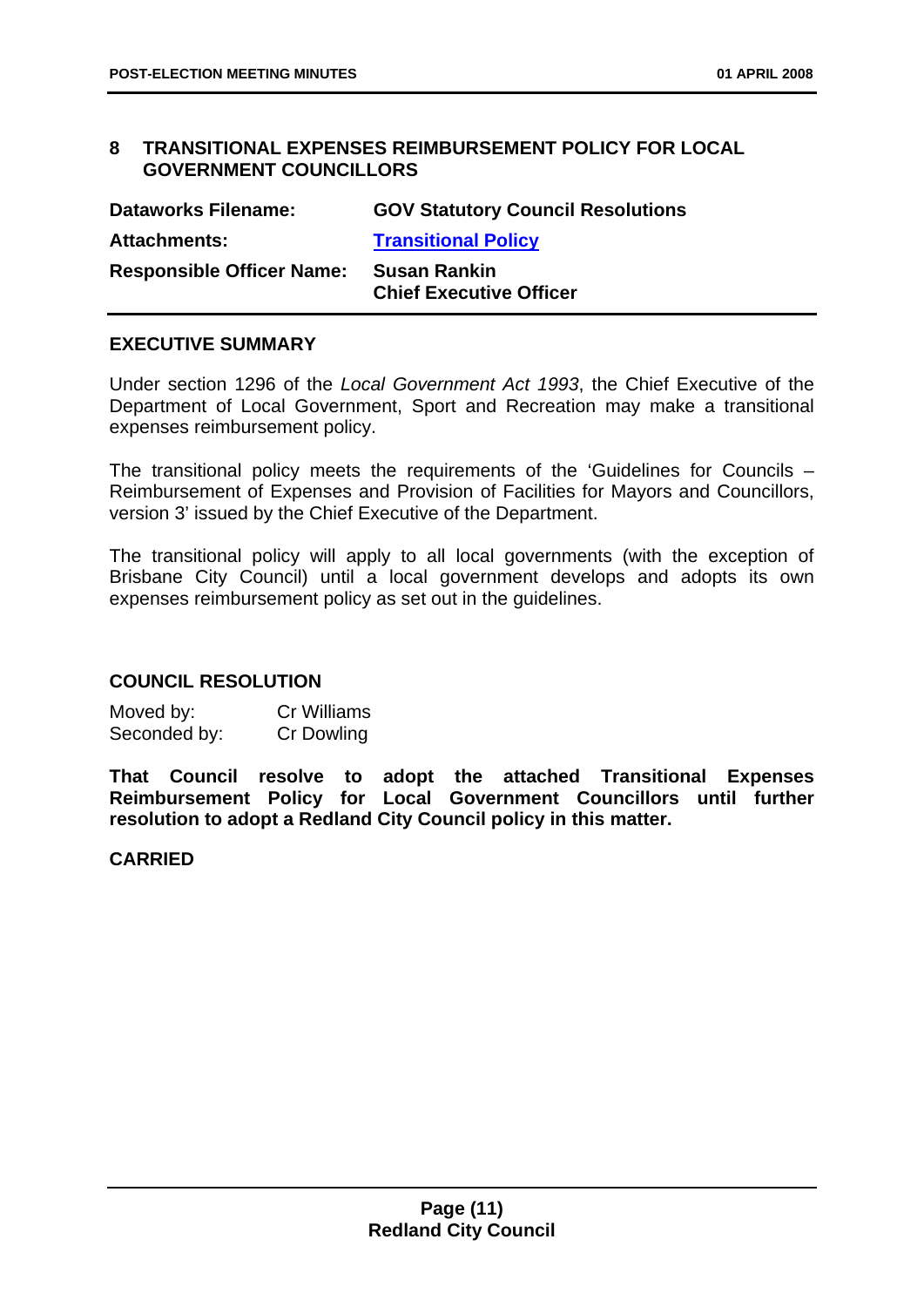#### **9 APPOINTMENTS/NOMINATIONS OF COUNCILLORS TO TASK FORCES/ EXTERNAL ORGANISATIONS**

| <b>Dataworks Filename:</b>       | <b>GOV Meetings Statutory Council Resolutions</b>     |
|----------------------------------|-------------------------------------------------------|
| <b>Attachment:</b>               | <b>List of Appointments and Nominations</b>           |
| <b>Responsible Officer Name:</b> | <b>Susan Rankin</b><br><b>Chief Executive Officer</b> |

#### **EXECUTIVE SUMMARY**

In addition to statutory duties associated with ordinary meetings and standing committees, Councillors are required to participate in regional forums, taskforces and perform on various boards and committees representing Council's interests on local government matters.

As part of a Councillor's role to ensure that the policies, strategies and objectives are formulated at the regional level to best serve the interest of Redland City, representation on taskforces and external groups and committees is required.

Councillors will only take the role of agents of Council when attending these various taskforces and/or external group or committee meetings. As individuals, Councillors have no legal power to assume any executive or operational role purporting to represent Council and are limited to raising relevant issues and viewpoints for consideration when in attendance at these forums. Council officers will be nominated to assist Councillors, and to ensure effective liaison that information which is obtained is communicated between officers and Councillors.

#### **CLARIFICATION**

After further consideration in this matter, it was noted that only two councillor appointments are required for the Regional Arts Development Fund Committee (RADF), namely the Chair and Deputy Chair. Therefore, Cr Henry agreed to withdraw her name from the attached list.

#### **COUNCIL RESOLUTION**

| Moved by:    | Cr Williams |
|--------------|-------------|
| Seconded by: | Cr Bowler   |

**That Council resolve to adopt the attached list of appointments and nominations of Councillors to Task Forces/External Organisations with the following amendment:** 

**That Cr Craig Ogilvie be appointed as Chair and Cr Helen Murray be appointed as Deputy Chair of the Regional Arts Development Fund Committee (RADF).**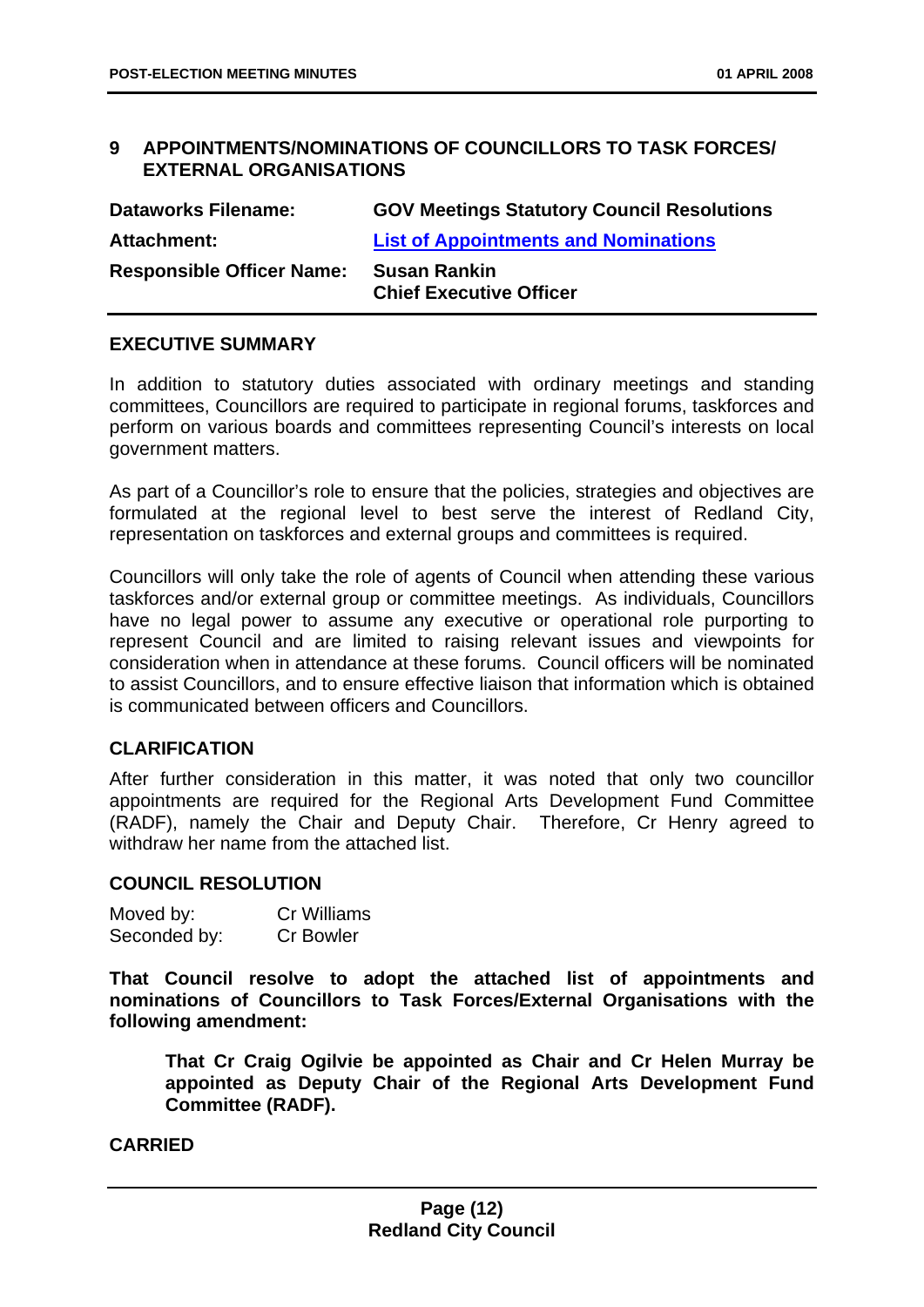#### **10 ADMINISTRATIVE DELEGATION**

| <b>Dataworks Filename:</b>       | <b>GOV Statutory Council Resolutions</b>              |
|----------------------------------|-------------------------------------------------------|
| <b>Responsible Officer Name:</b> | <b>Susan Rankin</b><br><b>Chief Executive Officer</b> |

#### **EXECUTIVE SUMMARY**

Section 1129 of the *Local Government Act 1993* provides that Council must appoint the Chief Executive Officer. In line with common practice among Councils, the administration arrangements pertaining to the employment conditions and performance management of the Chief Executive Officer may be delegated to the Mayor to manage on behalf of Council. This report provides for such a delegation.

#### **COUNCIL RESOLUTION**

| Moved by:    | Cr Williams       |
|--------------|-------------------|
| Seconded by: | <b>Cr Dowling</b> |

**That Council resolve to delegate authority to the Mayor to deal with the administrative arrangements regarding employment conditions and performance management matters pertaining to the Chief Executive Officer in accordance with section 1129 of the** *Local Government Act 1993***.** 

#### **CARRIED**

A division was called.

All Councillors voted in the affirmative.

The motion was declared by the Mayor as **CARRIED** unanimously.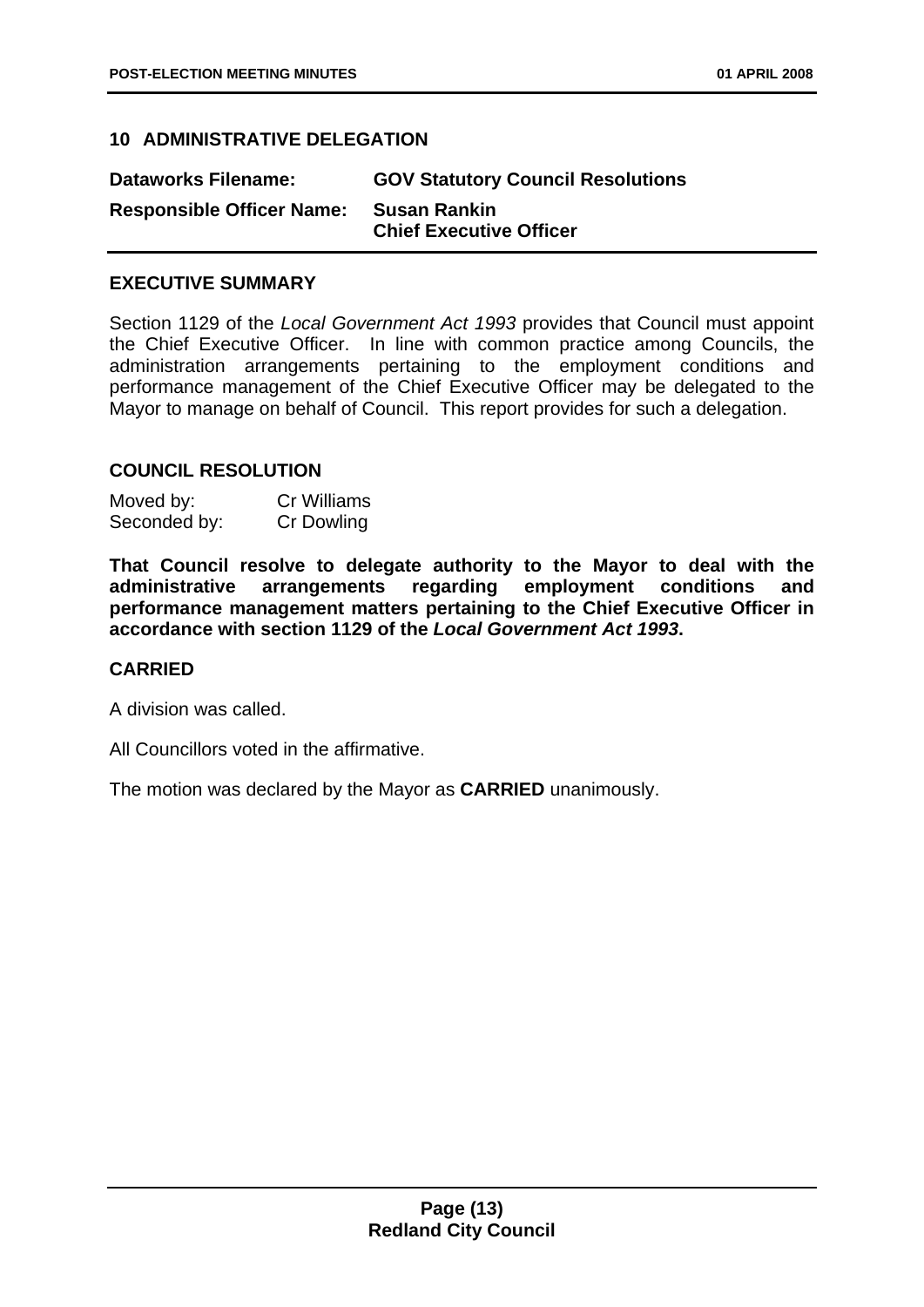#### **11 APPOINTMENT OF AUDIT COMMITTEE**

| <b>Dataworks Filename:</b>       | <b>GOV Audit Committee</b><br><b>GOV Statutory Council Resolutions</b> |
|----------------------------------|------------------------------------------------------------------------|
| <b>Responsible Officer Name:</b> | Susan Rankin<br><b>Chief Executive Officer</b>                         |

#### **EXECUTIVE SUMMARY**

The primary objective of the Audit Committee is to assist Council in fulfilling its corporate governance role and oversight of financial management and reporting responsibilities.

It is recommended that Council:

- 1. Appoint an Audit Committee to meet on a quarterly basis;
- 2. Appoint an independent Chair to the Audit Committee and immediately proceed with an expression of interest process to identify a suitable candidate; and
- 3. Establish the membership of the Audit Committee.

#### **BACKGROUND**

The Audit Committee is established in accordance with *Part 2* of the *Local Government Finance Standards 2005*. It has no line authority in itself and does not replace the management responsibilities of Executive Management, but rather acts as a source of independent advice to the Chief Executive Officer and to Council. It in no way diminishes management's responsibility to maintain an adequate governance and internal control system and manage risks.

The primary objective of the Audit Committee is to assist Council in fulfilling its corporate governance role and oversight of financial management and reporting responsibilities imposed under the *Financial Administration and Audit Act 1997*, the *Qld Local Government Act 1993* and other relevant legislation. More specifically the Committee will:

- Enhance the ability of Councillors to discharge their legal responsibility to exercise due care, diligence and skill in relation to compliance with applicable laws and policy.
- Add to the credibility and objectivity of financial reports.
- Ensure the independence and effectiveness of Council's Internal Audit function.
- Monitor the application of appropriate accounting and disclosure policies.
- Monitor existing corporate policies and recommend new corporate policies to prohibit unethical, questionable or illegal activities.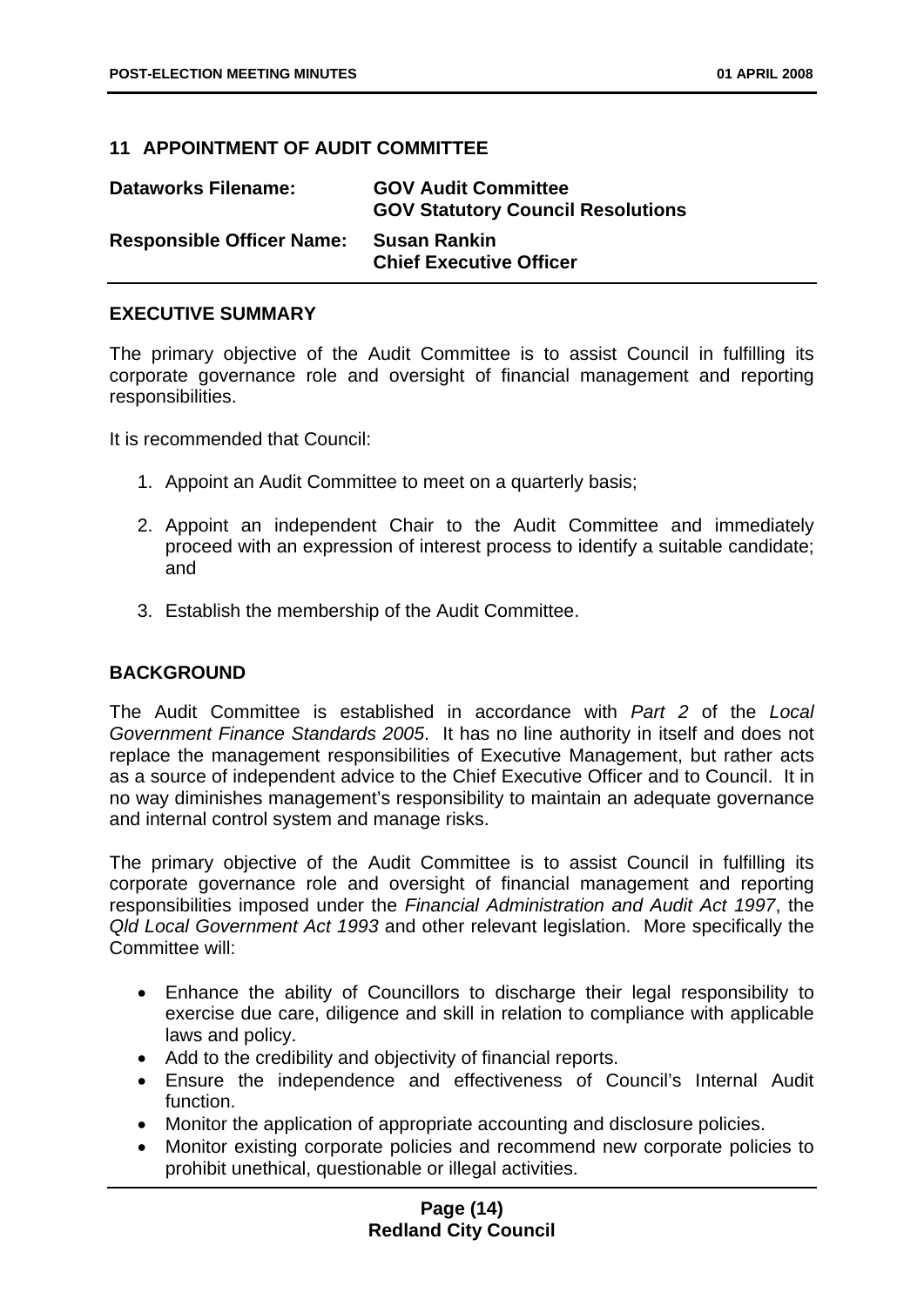- Provide a communication link between management, internal and external audit and Council.
- Promote the need for public accountability of managers to Council, the ratepayers and other interested parties.
- Support measures to improve managerial performance and internal controls and the minimisation of risks and fraud.
- Encourage and support a culture of proper governance and control at all levels within Council.

#### **ISSUES**

#### Committee Membership

As was the case under the previous Council, it is proposed that the Audit Committee be comprised of the following with full voting rights:

- An independent external appointee who shall Chair the Audit Committee
- The Mayor
- Deputy Mayor
- Chair, Finance and Corporate Management Committee
- Chief Executive Officer

In addition, it is also proposed that standing invitations will be extended to the Queensland Audit Office to attend meetings, but with no voting rights and also for General Managers to attend meetings as required to address various matters.

#### Expression of Interest for Committee Chair

A public expression of interest process is proposed to identify a suitably qualified chairperson. Candidates should have a strong business and financial background and skills commensurate with the role of Chair, enabling the Committee to achieve the objectives outlined in the Audit Committee Charter.

It is proposed to offer an annual fee of \$5,500 (including GST) based on attendance at quarterly meetings and commensurate with the role and responsibilities of the position. Additional meetings will be paid at an additional \$1,250 per day. This fee is consistent with the previous level of remuneration for this position.

It is further proposed that the Chief Executive Officer (CEO) be delegated authority to short-list suitable candidates.

#### **RELATIONSHIP TO CORPORATE PLAN**

The recommendation in this report primarily supports Council's strategic priority to provide a clear organisational direction supported by effective leadership and a framework of policies, plans and strategies that are responsive to the community's needs and which promote accountable and ethical standards of practice.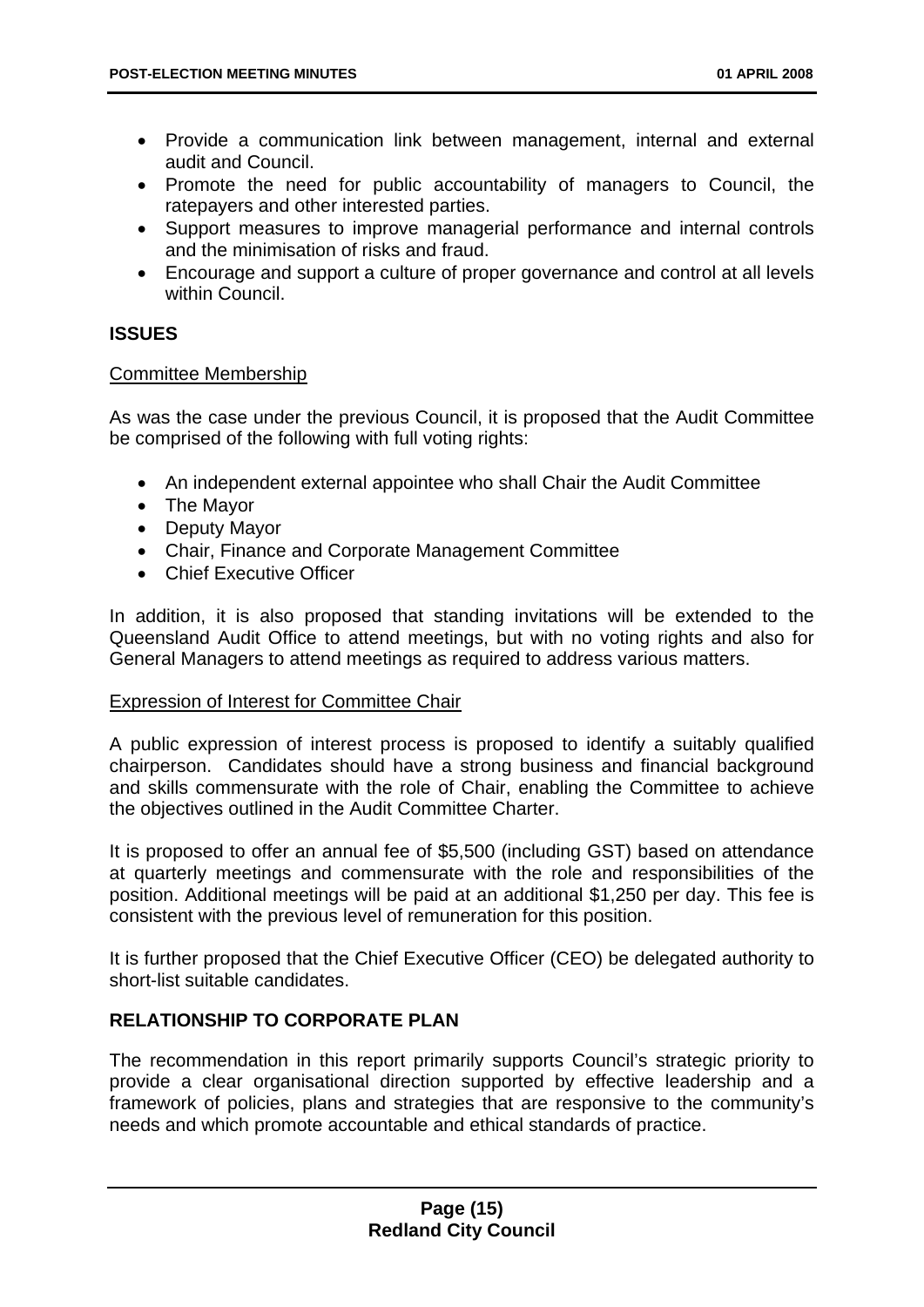#### **FINANCIAL IMPLICATIONS**

The current budget allowance for an external Committee member is \$5,500 (including GST) and it is not anticipated that there will be any additional costs to Council.

#### **CONSULTATION**

The CEO was consulted about this proposal.

#### **OFFICER'S RECOMMENDATION/ COUNCIL RESOLUTION**

| Moved by:    | Cr Ogilvie        |
|--------------|-------------------|
| Seconded by: | <b>Cr Dowling</b> |

#### **That Council resolve as follows:**

- **1. That pursuant to section 452(b) of the** *Local Government Act 1993,*  **Council appoint an Audit Committee;**
- **2. That this committee meet on a quarterly basis;**
- **3. That the committee be constituted by both councillor and non-councillor members with full voting rights as follows:** 
	- **a. Mayor**
	- **b. Deputy Mayor**
	- **c. Chair, Finance and Corporate Management Committee**
	- **d. Chief Executive Officer**
	- **e. A non-councillor member to be appointed by council for the term of this council**

**and that standing invitations be extended to the Queensland Audit Office to attend meetings, but with no voting rights and also for General Managers to attend meetings as required to address various matters;** 

- **4. That the non-councillor member be appointed as the chair of the committee;**
- **5. That expressions of interest be called for the position of chair of the committee;**
- **6. That the Chief Executive Officer be delegated authority to conduct the expression of interest process;**
- **7. That the non-councillor member be remunerated as follows:** 
	- **a. the incumbent be paid a fee of \$5,500 (GST inclusive) per annum for attendance at quarterly meetings to be paid in quarterly instalments;**
	- **b. additional meetings shall be paid a fee of \$1,250 (GST inclusive) per day;**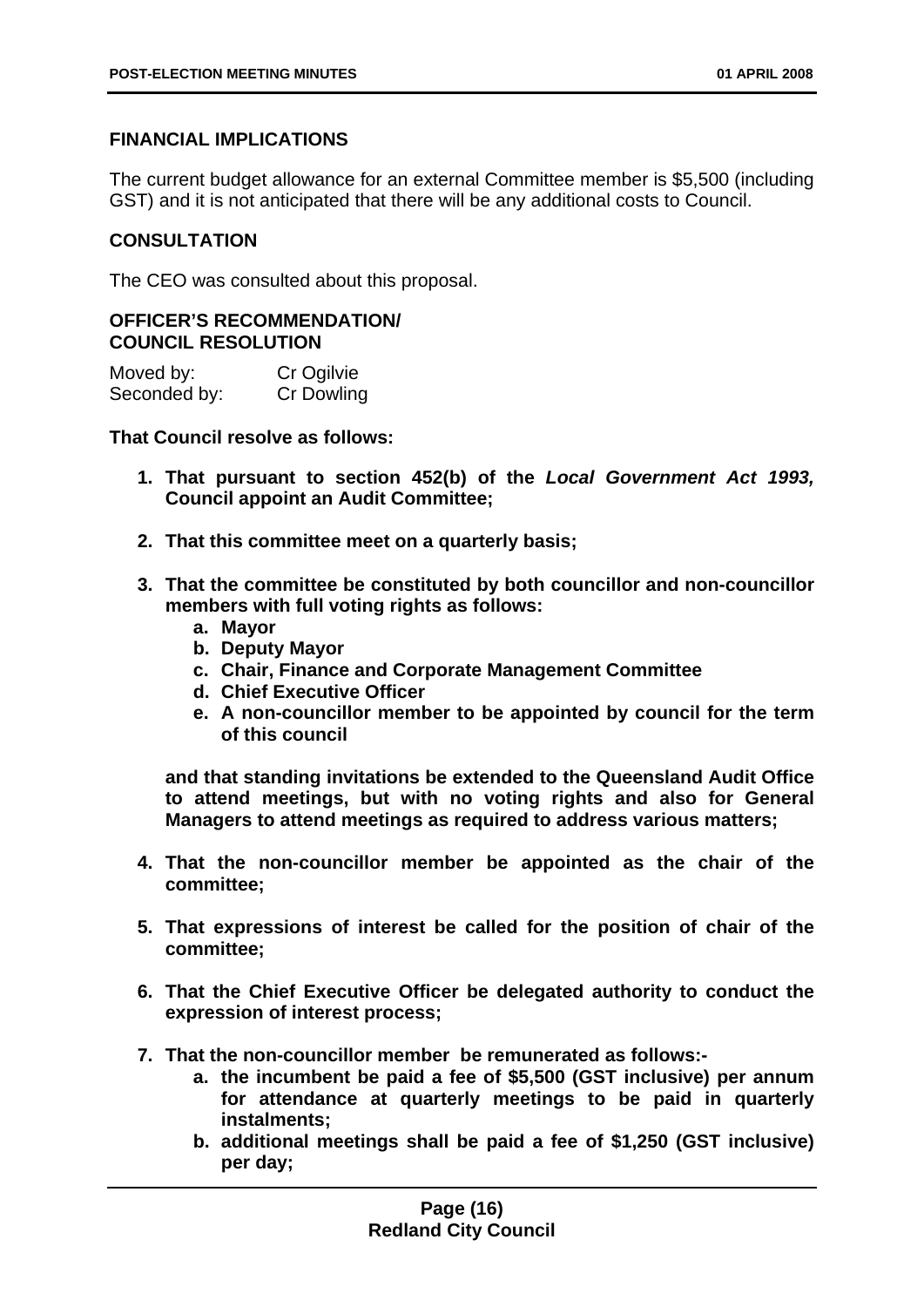- **c. this level of remuneration is consistent with the remuneration paid for this position in previous years;**
- **d. the remuneration is for preparation and attendance at committee meetings.**